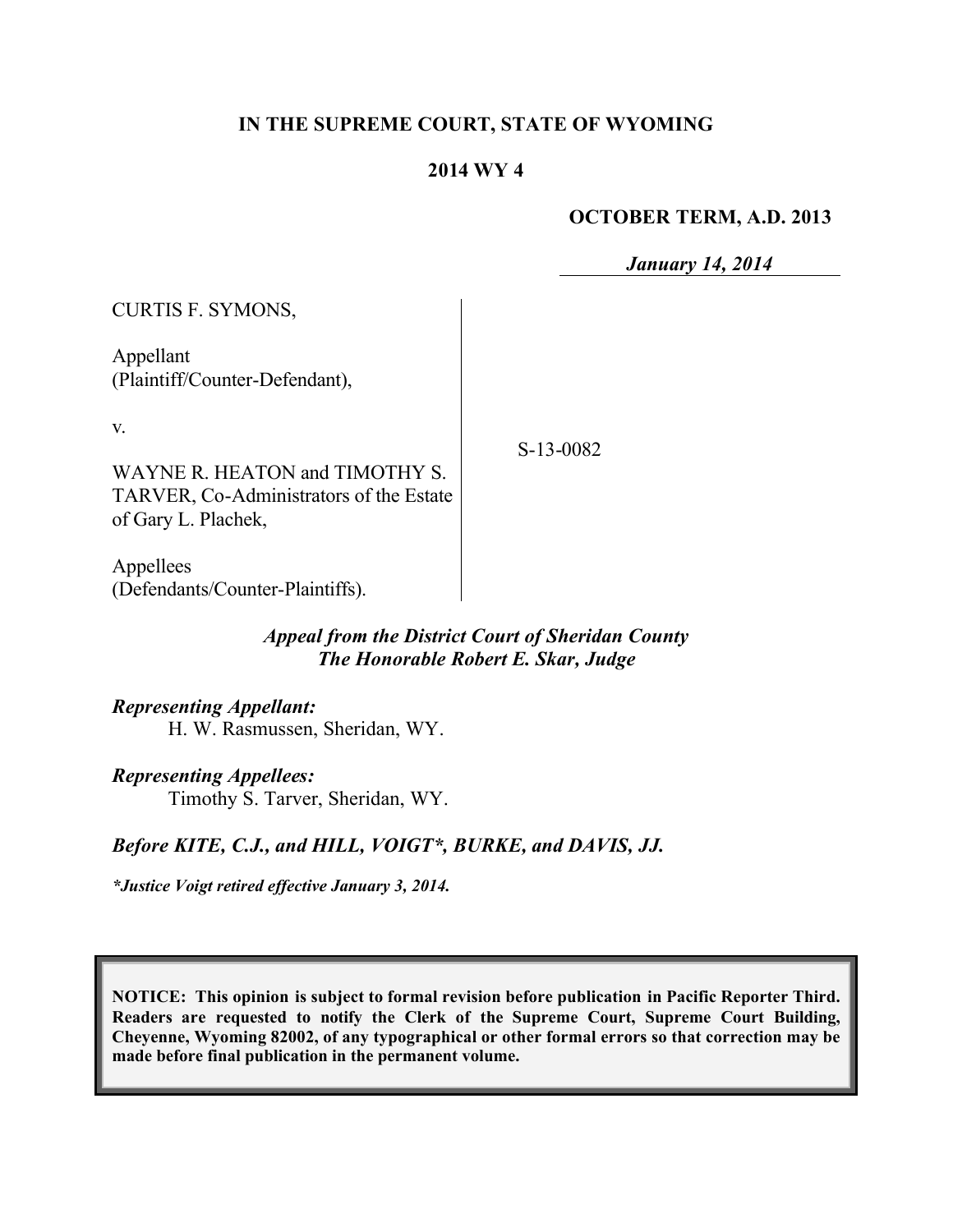## **HILL,** Justice.

[¶1] After Gary Plachek died intestate, leaving an estate worth approximately \$300,000.00, his friend and caretaker Appellant Curtis Symons (Symons) filed a claim against the estate in the amount of \$259,200.00. Symons sought compensation for the care and services that he provided to Plachek during the last nine years of Plachek's life. After the co-administrators denied Symons' claim, Symons brought an action against them. The district court disposed of the action upon a motion for summary judgment by the estate, and this appeal followed.

### **ISSUES**

[¶2] Symons states his issues as follows:

The trial court erred in granting summary judgment on Symons' claim based on an implied-in-fact contract.

The trial court erred in granting summary judgment on Symons' implied-in-law contract claims.

# **FACTS**

[¶3] Gary Plachek and Curtis Symons met in 1964 in  $7<sup>th</sup>$  grade and remained close friends throughout their lives until Plachek's death in 2010. The two friends were so close that in 2001, Plachek's mother expressed concern to Symons regarding her son's excessive drinking and asked Symons to take care of her son after she was gone. Symons was a recovered alcoholic while, by all accounts, Plachek was an alcoholic with no desire to stop drinking.

[¶4] In mid-2001 Symons moved into Plachek's home at Plachek's request and lived with Plachek until his death in 2010. Symons did not pay rent but continued working at his job while also caring for Plachek by driving him places, running his errands, taking care of his dog, maintaining the household, and doing other tasks as needed. Plachek did not work and drank and slept much of the time.

[¶5] After Plachek's death in 2010 Symons filed a creditor's claim against Plachek's estate in the amount of \$259,200.00 seeking compensation for the care and services he provided to Plachek. The co-administrators of the estate, Wayne R. Heaton and Timothy S. Tarver, denied the claim on August 9, 2010. On August 20, 2010 Symons brought an action against the co-administrators, asserting claims for implied-in-fact contract and contract implied-in-law (promissory estoppel and unjust enrichment). The estate moved for summary judgment on all claims and the district court granted the motion.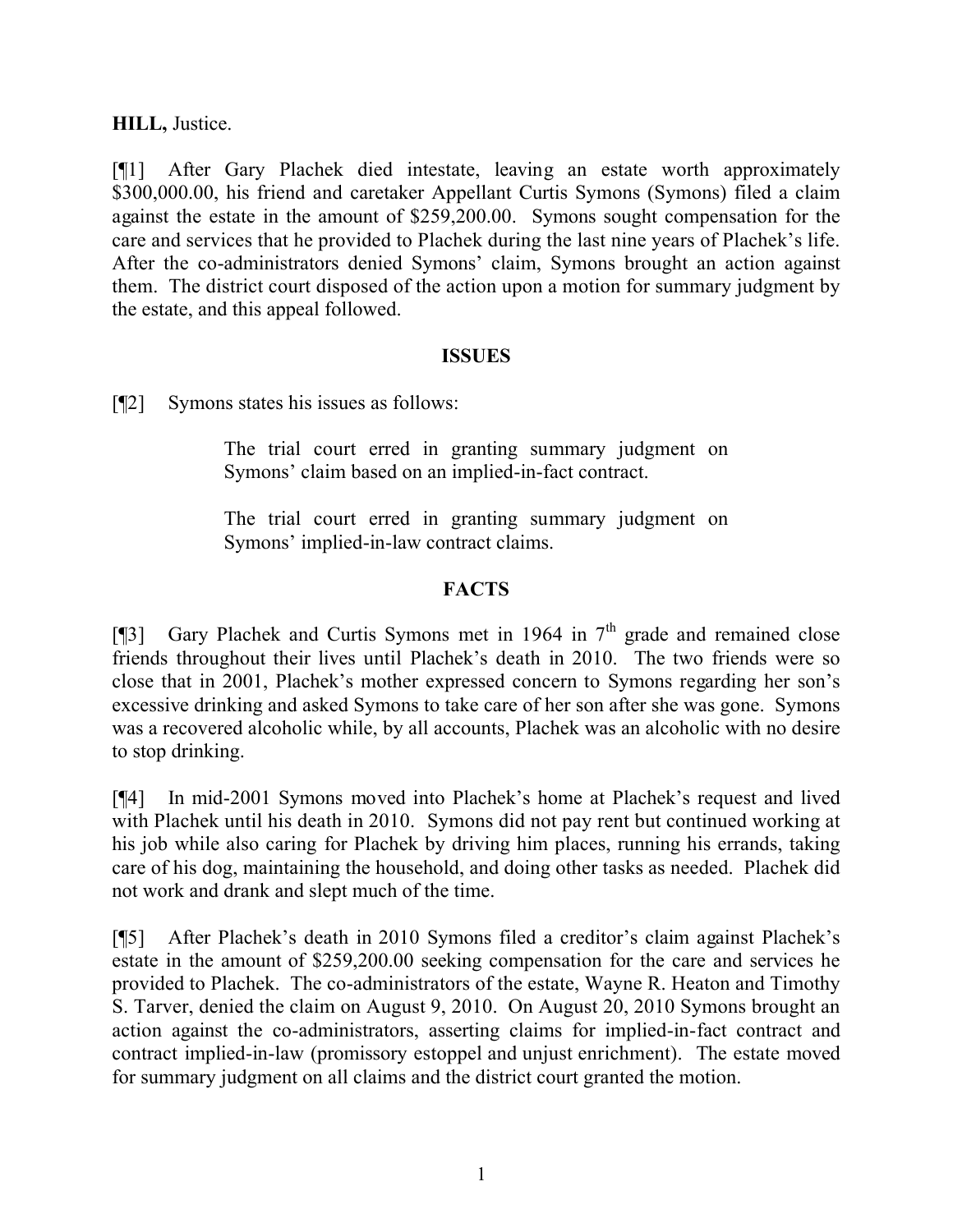[¶6] This appeal followed.

#### **STANDARD OF REVIEW**

[¶7] Regarding our standard of review on summary judgment, we stated in *Throckmartin v. Century 21 Top Realty,* 2010 WY 23, ¶ 12, 226 P.3d 793, 798 (Wyo. 2010),

> We evaluate the propriety of a summary judgment by employing the same standards and using the same materials as the district court. *Cook v. Shoshone First Bank*, 2006 WY 13, ¶ 11, 126 P.3d 886, 889 (Wyo. 2006). Thus, our review is plenary. *Birt v. Wells Fargo Home Mortg., Inc*., 2003 WY 102, ¶ 7, 75 P.3d 640, 647 (Wyo. 2003).

Wyo. R. Civ. P. 56 governs summary judgments. A summary judgment is appropriate when there are no genuine issues of material fact and the moving party is entitled to judgment as a matter of law. W.R.C.P. 56(c). When reviewing a summary judgment, we consider the record in the perspective most favorable to the party opposing the motion and give that party the benefit of all favorable inferences which may be fairly drawn from the record. We review questions of law de novo without giving any deference to the district court's determinations.

*Cathcart v. State Farm Mut. Auto. Ins. Co*., 2005 WY 154, ¶ 11, 123 P.3d 579, 586 (Wyo. 2005), quoting *Baker v. Ayres and Baker Pole and Post, Inc*., 2005 WY 97, ¶ 14, 117 P.3d 1234, 1239 (Wyo. 2005).

"A genuine issue of material fact exists when a disputed fact, if it were proven, would establish or refute an essential element of a cause of action or a defense that the parties have asserted." *Christensen v. Carbon County*, 2004 WY 135, ¶ 8, 100 P.3d 411, 413 (Wyo. 2004) (quoting *Metz Beverage Co. v. Wyoming Beverages, Inc*., 2002 WY 21, ¶ 9, 39 P.3d 1051, 1055 (Wyo.2002)). The party requesting a summary judgment bears the initial burden of establishing a prima facie case for summary judgment. If he carries his burden, "the party who is opposing the motion for summary judgment must present specific facts to demonstrate that a genuine issue of material fact exists." *Id*. We have explained the duties of the party opposing a motion for summary judgment as follows: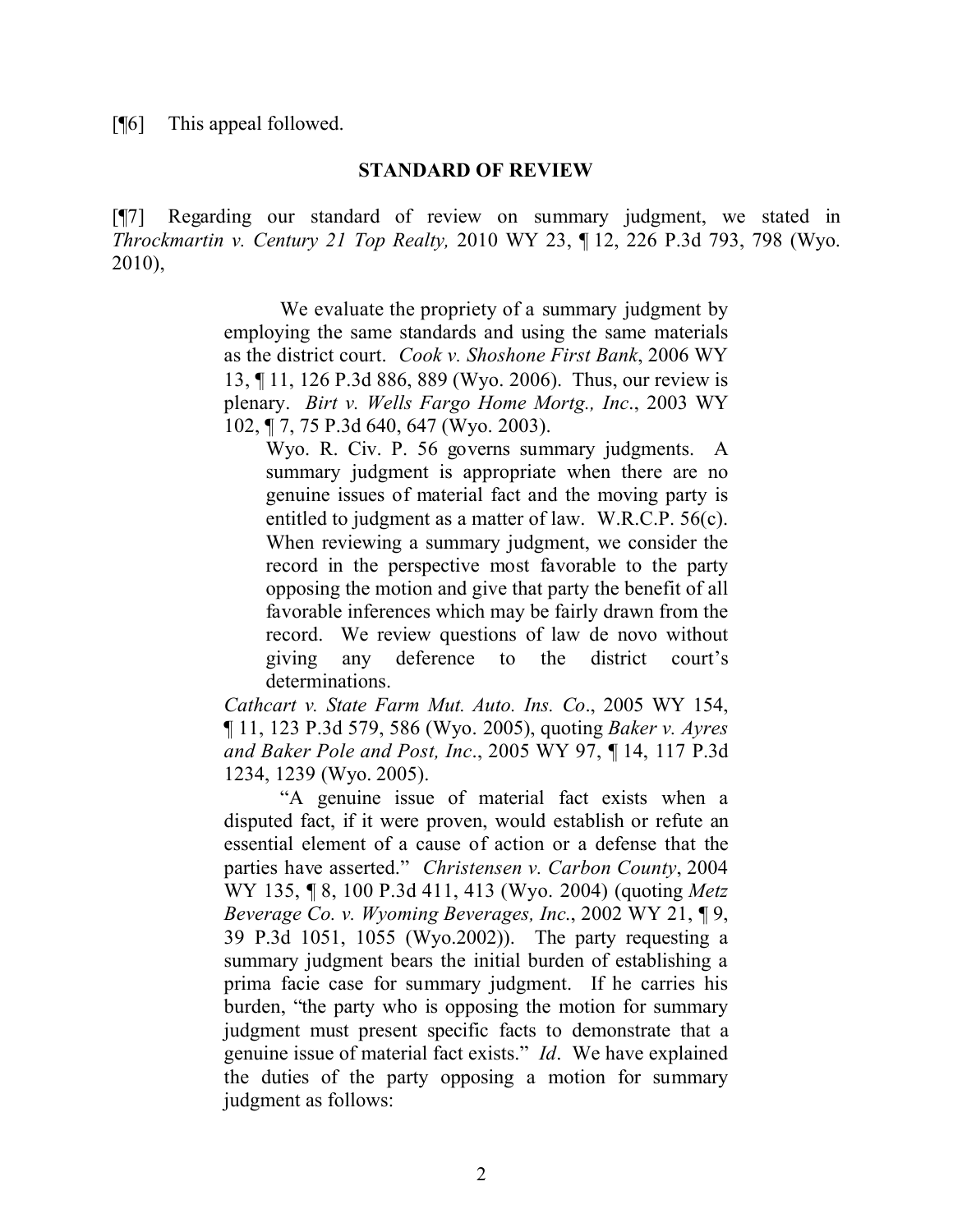"After a movant has adequately supported the motion for summary judgment, the opposing party must come forward with competent evidence admissible at trial showing there are genuine issues of material fact. The opposing party must affirmatively set forth material, specific facts in opposition to a motion for summary judgment, and cannot rely only upon allegations and pleadings …, and conclusory statements or mere opinions are insufficient to satisfy the opposing party's burden."

The evidence opposing a prima facie case on a motion for summary judgment "must be competent and admissible, lest the rule permitting summary judgments be entirely eviscerated by plaintiffs proceeding to trial on the basis of mere conjecture or wishful speculation." Speculation, conjecture, the suggestion of a possibility, guesses, or even probability, are insufficient to establish an issue of material fact. *Cook*, ¶ 12, 126 P.3d at 890, quoting *Jones v. Schabron*, 2005 WY 65, 113 P.3d 34, 37, ¶¶ 9-11 (Wyo. 2005).

### **DISCUSSION**

[¶8] Symons argues on appeal that although no express contract existed between him and Plachek, and although no testamentary documents were ever executed by Plachek, there was a bargained for exchange such that an implied-in-fact or an implied-at-law contract existed.

[¶9] Taking each prospect – implied-in-fact contract or implied-at-law contract – separately, we begin with the question of whether an implied-in-fact contract existed. In Wyoming negotiating parties may reach an "implied-in-fact" contract. *Birt v. Wells Fargo Home Mortg., Inc.*, 2003 WY 102, ¶ 15, 75 P.3d 640, 649 (Wyo. 2003). For an implied-in-fact contract to have been created by the parties' conduct, "''the conduct from which that inference is drawn must be sufficient to support the conclusion that the parties expressed a mutual manifestation of an intent to enter into an agreement.''" *Birt, ¶* 15, 75 P.3d at 649 (quoting *Shaw v. Smith*, 964 P.2d 428, 435-36 (Wyo. 1998) (quoting *Lavoie v. Safecare Health Serv.*, 840 P.2d 239, 248 (Wyo. 1992)). We further discussed in *Birt* the process that this Court employs to determine whether an implied-in-fact contract was formed:

> [W]e look not to the subjective intent of the parties, but to "'the outward manifestations of a party's assent sufficient to create reasonable reliance by the other party." *Givens v. Fowler*, 984 P.2d 1092, 1095 (Wyo. 1999) (quoting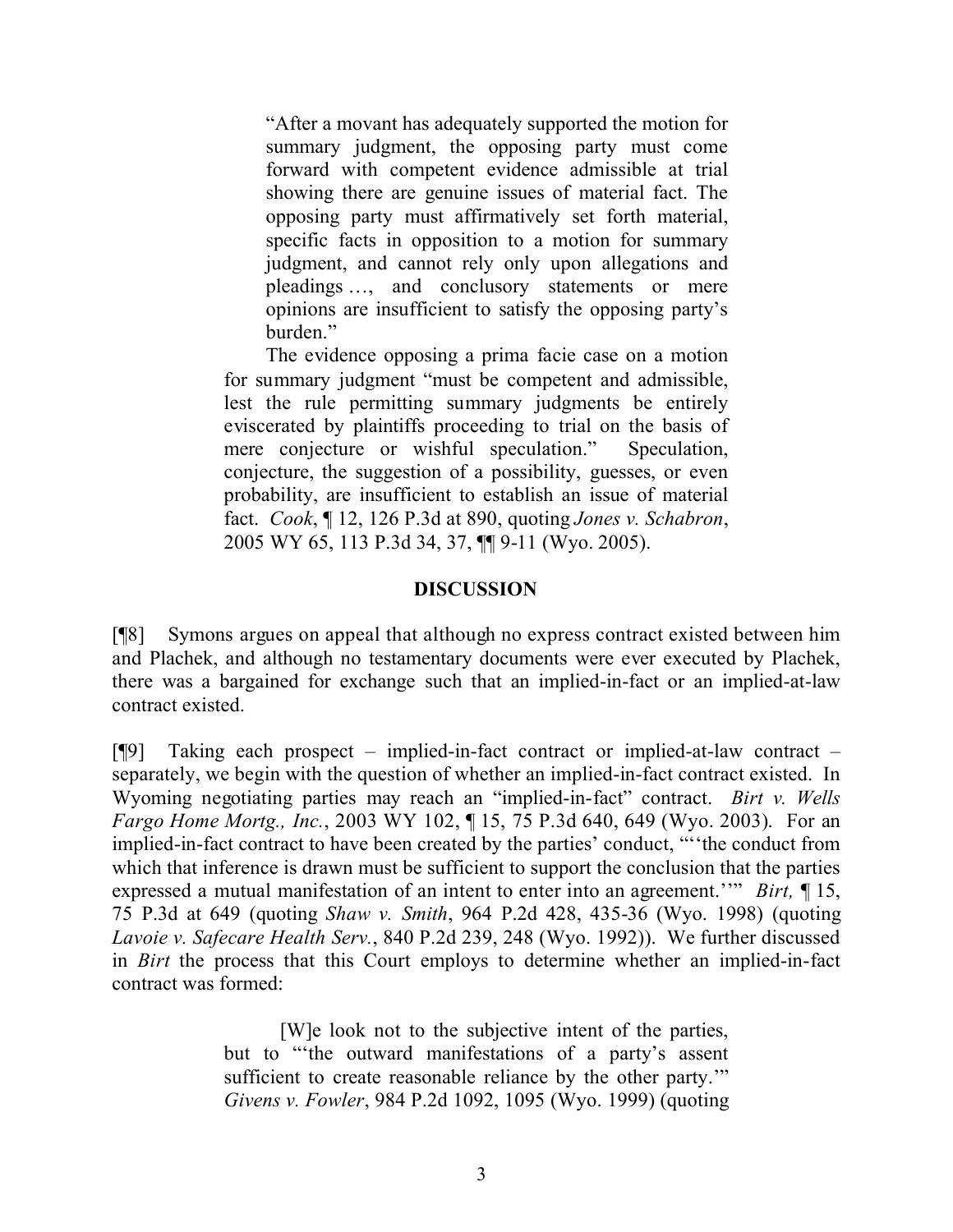*McDonald v. Mobil Coal Producing*, *Inc.*, 820 P.2d 986, 990 (Wyo. 1991)). The question is "whether a reasonable man in the position of the offeree would have believed that the other party intended to make an offer." *Boone* [*v. Frontier Ref.*, 987 P.2d 681 at 687 (Wyo. 1999)]. In 1991, we adopted Restatement (Second) of Contracts § 19 (1979) for guidance in determining whether an implied-in-fact contract exists:

"(1) The manifestation of assent may be made wholly or partly by written or spoken words or by other acts or by failure to act.

(2) The conduct of a party is not effective as a manifestation of his assent unless he intends to engage in the conduct and knows or has reason to know that the other party may infer from his conduct that he assents.

(3) The conduct of a party may manifest assent even though he does not in fact assent. In such cases a resulting contract may be voidable because of fraud, duress, mistake, or other invalidating cause."

*McDonald*, 820 P.2d at 990. In essence, an implied-in-fact contract may arise where "parties act in a manner conveying mutual agreement and an intent to promise . . . ." *Worley v. Wyoming Bottling Co., Inc.*, 1 P.3d 615, 620 (Wyo. 2000). Interpretation of an unambiguous implied-in-fact contract is a question of law. *Garcia v. UniWyo Federal Credit Union*, 920 P.2d 642, 645 (Wyo. 1996).

*Birt,* ¶ 16, 75 P.3d at 649.

[¶10] In support of his claim that an implied-in-fact contract existed in this case, Symons relies on statements made by Plachek, and between Plachek and other friends, that he wanted his estate to go to Symons. In his deposition Symons testified that in 2003 Plachek had a falling out with his step-daughter Angie Dinkle, whereupon Plachek informed Symons that he intended to leave his estate to Symons and not Dinkle. Furthermore, Symons claims the depositions of LuAnn and Wayne Kurpjuweit demonstrate the existence of the bargained for exchange needed to prove an implied-infact contract. Both Kurpjuweits testified during their depositions that Plachek promised Symons "everything," and that Plachek said if Symons stopped drinking and took care of Plachek, "[the house] would be his." Also in support of his claim that an implied-in-fact contract existed, Symons points to a power of attorney completed by Plachek in 2003. The document was notarized at the county clerk's office, where Plachek crossed out the language "... and shall automatically be revoked upon my death." Symons testified that Plachek also told Symons the document would serve as his will. Finally, Symons argues that he relied to his detriment on Plachek's promise to leave his property to him.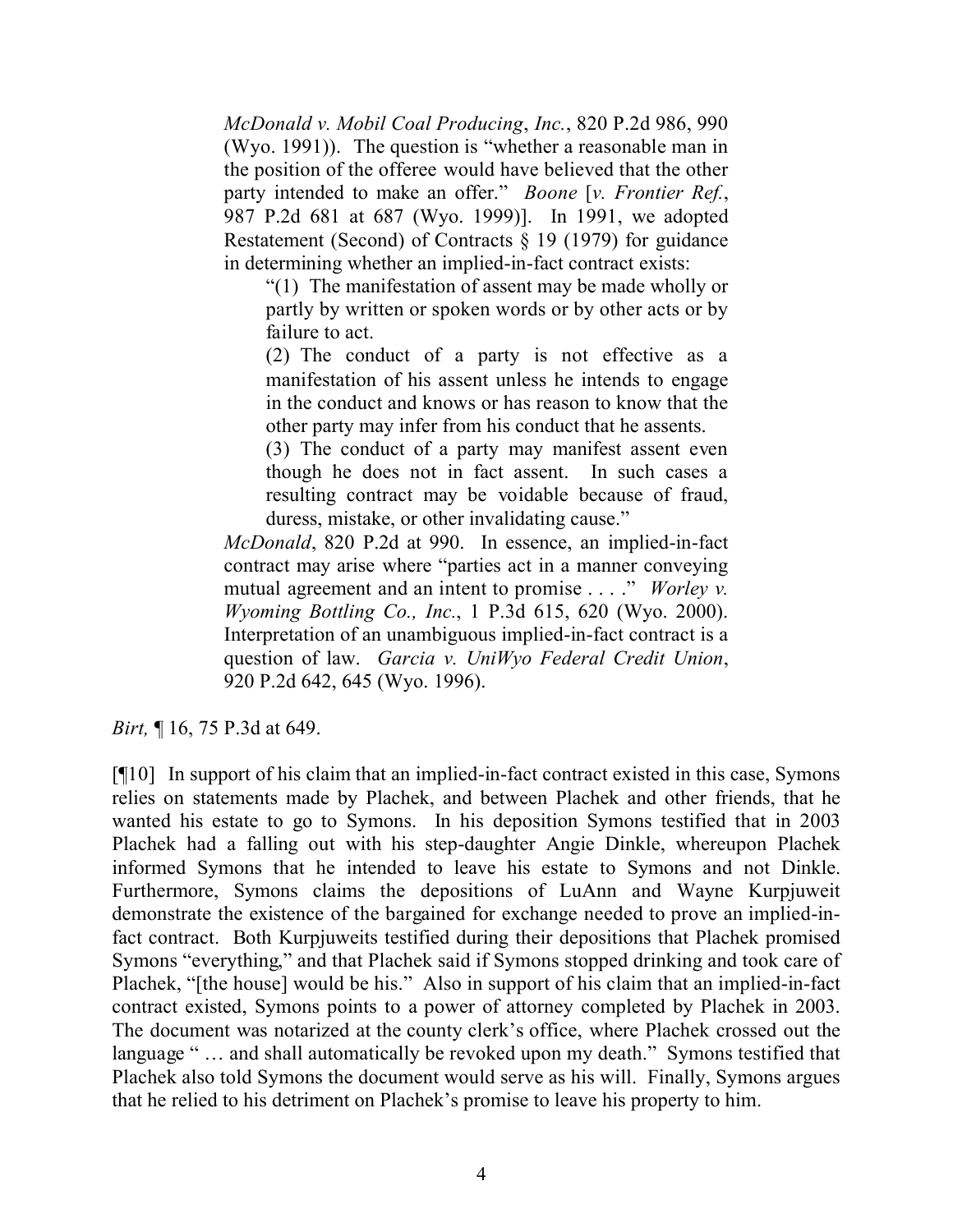[¶11] Contrary to Symons' assertions we find nothing in the statements made by Symons, or the Kurpjuweits, that indicate a bargained for exchange between Plachek and Symons. Nor does the power of attorney carry any weight. It makes no mention of property distribution, not to mention its limited power merely giving Symons authority to deal with Plachek's affairs while he made a trip to Montana. Most importantly, in his own deposition Symons states there was "never an agreement about anything." In full context, this portion of the deposition reads as follows:

Q: So [Plachek] pretty much took care of himself early on?

A: Yeah.

Q: And there was no agreement with him at that time as to –

A: There was –

Q: -- payments, nothing; you were just –

A: There was never any agreement about anything.

In fact, as the deposition continued, Symons made similar statements again and again.

Q: [D]id you stay there longer because he promised you things; that he promised you these things? A: No. No. I don't know what you're trying to get at there, but no. Q: So that didn't have any effect on you? A: No. Q: You wanted to be there with him? A: Yeah.

Symons' deposition makes it apparent to this Court that the summary judgment in favor of the estate's administrators was appropriate on this issue. There are no genuine issues of material fact from which a fact-finder could conclude that an implied-in-fact contract arose.

[¶12] Having found no implied-in-fact contract existed, we turn to the question of whether an implied-in-law contract occurred. An implied-in-fact contract is distinguishable from a contract "implied in law." The former may be found to exist as a matter of fact and is dependent upon the parties' intent, while the latter is imposed as a matter of law, as an equitable remedy. *Birt*, ¶ 15, 75 P.3d at 649 (citing *Amoco Prod. Co. v. EM Nominee Pshp. Co.*, 2 P.3d 534, 541 (Wyo. 2000)); *Clark v. Gale*, 966 P.2d 431, 438 (Wyo. 1998). Through the doctrines of promissory estoppel and unjust enrichment Symons argues that an implied-in-law contract must have existed here. We disagree.

[¶13] The elements of promissory estoppel are as follows: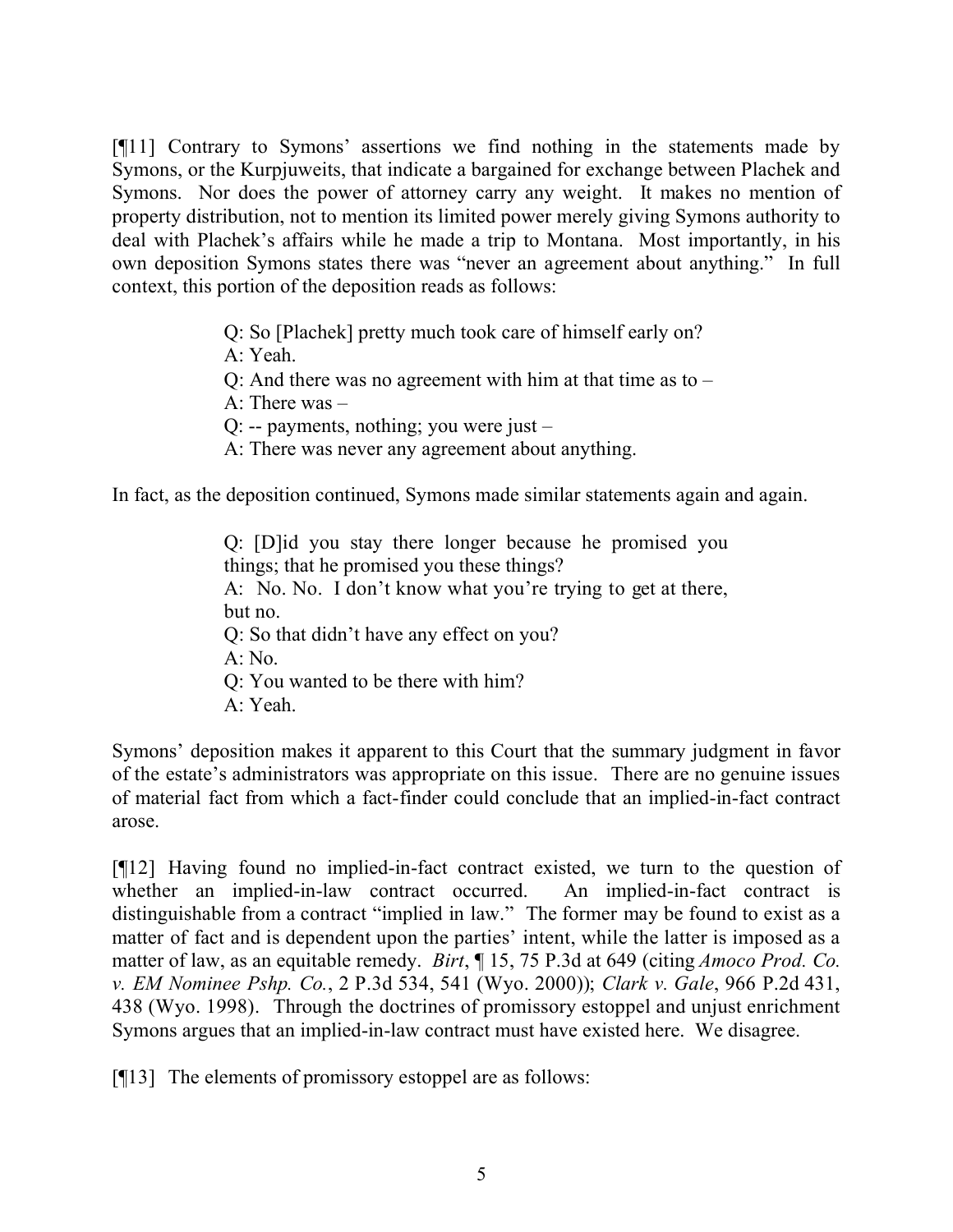(1) the existence of a clear and definite promise which the promisor should reasonably expect to induce action by the promisee; (2) proof that the promisee acted to its detriment in reasonable reliance on the promise; and (3) a finding that injustice can be avoided only if the court enforces the promise.

*Redland v. Redland*, 2012 WY 148, ¶ 91, 288 P.3d 1173, 1194 (Wyo. 2012) (quoting *Parkhurst v. Boykin*, 2004 WY 90, ¶ 21, 94 P.3d 450, 460 (Wyo. 2004)).

[¶14] Symons comes up short on the first requirement – the existence of a clear and definite promise. The power of attorney provides no such proof and Symons' own deposition testimony positively refutes any "clear and definite promise." In fact, the record raises no genuine issue of material fact with regard to any of the elements of promissory estoppel. There was no "clear and definite promise" from Plachek to Symons. There is no proof that Symons acted to his detriment. Finally, it is impossible to conclude that any injustice was done to Symons, again looking to Symons' own testimony stating that he voluntarily lived with Plachek and would have stayed with him and cared for his friend even if it took his last penny.

[¶15] Turning briefly to Symons' unjust enrichment claims, we have defined unjust enrichment and its required elements as follows:

> Unjust enrichment is the unjust retention of a benefit to the loss of another. It exists as a basis for recovery for goods or services rendered under circumstances where it would be inequitable if no compensation was paid in return. In Wyoming, the elements of unjust enrichment are: 1) valuable services were rendered; 2) to the party to be charged; 3) which services were accepted, used and enjoyed by the charged party; and 4) under circumstances that reasonably notified the party being charged that the other party would expect payment for the services. *Horn v. Wooster*, 2007 WY 120, ¶ 24, 165 P.3d 69, 76 (Wyo. 2007); *Jacoby v. Jacoby*, 2004 WY 140, ¶ 10, 100 P.3d 852, 855 (Wyo. 2004).

*Redland*, ¶ 137, 288 P.3d at 1203.

[¶16] Unjust enrichment is an equitable remedy. *Schlinger v. McGhee*, 2012 WY 7A, ¶ 25, 268 P.3d 264, 272 (Wyo. 2012); *Jacoby v. Jacoby*, 2004 WY 140, ¶ 13, 100 P.3d 852, 856 (Wyo. 2004). We have stated unequivocally before that element four is the heart of an unjust enrichment claim.